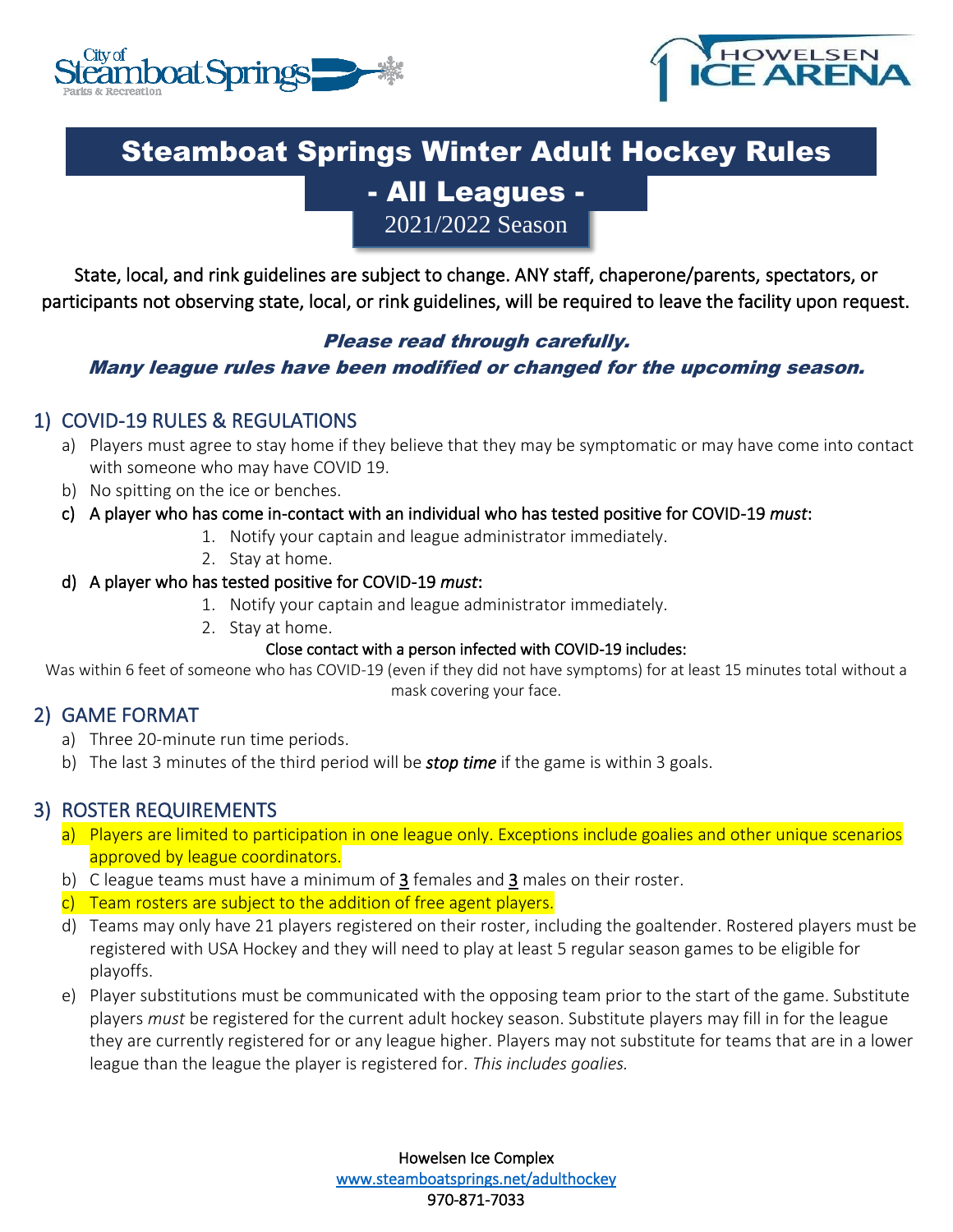### 4) PLAYERS

- a) Every player must be USA hockey registered and provide proof (printed copy) of their registration to the league coordinators (Nick Carelli/Dmitry Chase) prior to stepping on the ice. All registrations are to be delivered through the team captains to the league coordinators. If a player is not USA registered, they cannot play - *No exceptions.*
- b) Players must play a minimum of 5 regular season games in order to be eligible for playoffs. The only exception to this rule occurs when a rostered player is returning from legitimate injury or there is a goaltender shortage within the league.

#### 5) TEAMS

a) Each team must submit a roster of players by Monday, November 8th. Players CAN be added to a team's roster upon league coordinator approval. All players must provide a copy of their current USA Hockey membership prior to skating (paper copy).

#### 6) SUBSTITUTION

- a) In the event the captains of the respective teams mutually agree and approve a substitution of a player who does not reside on their regular roster but is rostered on a participating league team, they may play and have the game count towards the standings. In the event the captains do not mutually agree, the game can still be played with the substitute, however the team receiving the substitution will forfeit the game. If you anticipate you will have "non-league" player substitutions/additions during, for instance, the holidays, please preemptively account for these players on your original roster.
- b) Substitute players during league games may not score in the game they are substituting in (B & C Leagues). Any goals scored by a substitute player will be disallowed. It is the captain's responsibility to reinforce this rule with substitute players on both teams.

#### 7) HYBRID ICINGS

a) Hybrid-icing allows the linesman to blow the play dead and call an automatic icing if he determines that the puck will cross the goal line and the defending player is not behind in the race to the end-zone faceoff dots in his defensive zone. The faceoff would go to the far end of the ice as it did with icings called in the previous system.

#### 8) SLAPSHOTS (*C-League Only*)

a) Players may not raise their stick above their waist to take a shot. If a referee believes that the stick was above the waist with a shot during the game, the play will be whistled down and there will be a face-off at the neutral zone or end zone face-off dot. Goals scored on "slapshots" will be disallowed and a faceoff will ensue.

#### 9) OVERTIME/GAME POINTS

- a) 5 minute sudden-death 4 on 4 *Run Time*
- b) If no winner, then shootout (Best out of 3, then single thereafter)
- c) 2 points for regulation win
- d) 2 points for overtime win
- e) 1 point for overtime loss

Howelsen Ice Complex [www.steamboatsprings.net/adulthockey](http://www.steamboatsprings.net/adulthockey)  970-871-7033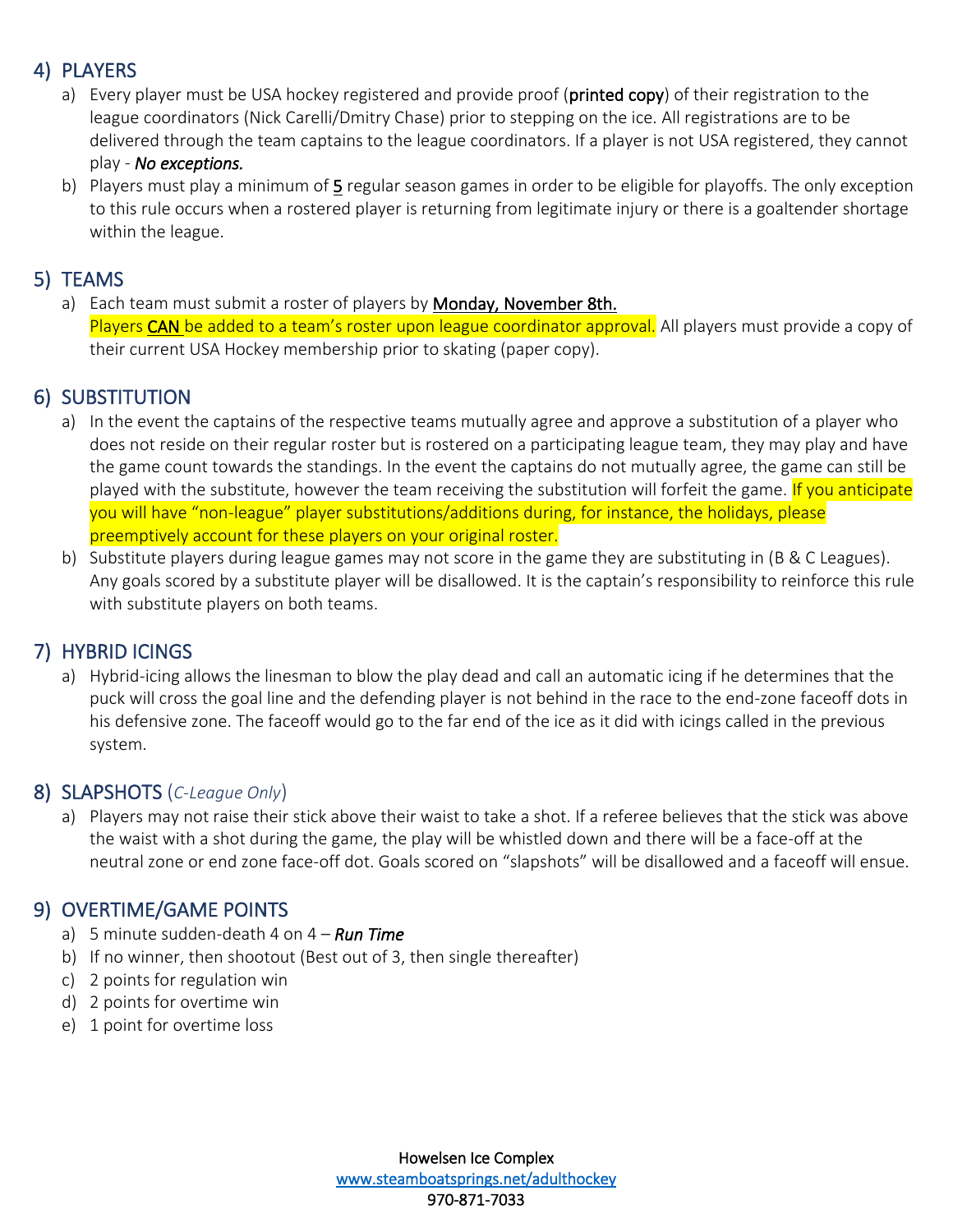#### 10) PLAYOFFS

- a) Every team makes the playoffs
- b) First round is single elimination
- c) Final series will be best-of-three

### 11) GAME SUSPENSIONS – *HIA LEAGUE RULES*

- a) Players who commit four penalties in the same game will be ejected from that game. The player will be eligible for the next game under the review of officials and coordinators.
- b) Any player who is ejected from two games in the same season will receive an additional one game minimum suspension.
- c) Three or more suspensions in one season will lead to a multiple game suspension and a hearing with the league coordinators and officiating crew.

### RULE 411 – PROGRESSIVE SUSPENSIONS

- a) Any player who receives their third major penalty during the same season for any combination of aggressive infractions listed below shall receive an additional three-game suspension. For any player who receives their fourth major penalty in this category, the player shall receive an additional five-game suspension. Any player who receives their fifth major penalty in this category during the same season shall be suspended until a hearing is conducted by the proper authorities (USA Hockey Affiliate). These designated game suspensions shall be in addition to any other suspensions imposed through the official playing rules. *At and above this schedule, the league commissioner may call a hearing of the league captains at its sole discretion at any point during the season if a player exhibits continued abuse, safety risk and/or infractions for other players, officials, scorekeepers or rink attendants. The league commissioner and captains may suspend the identified player indefinitely by majority vote*. The aggressive infractions that fit into this category are:
	- Rule 603 Boarding
	- Rule 604 Body Checking (Body Contact categories)
	- Rule 606 Butt-Ending
	- Rule 607 Charging
	- Rule 608 Checking from Behind
	- Rule 609 Cross-Checking
	- Rule 611 Elbowing
	- Rule 619 Head-Butting
	- Rule 620 Head Contact
	- Rule 621 High Stick
	- Rule 627 Kicking
	- Rule 628 Kneeing
	- Rule 634 Slashing
	- Rule 635 Spearing
	- Rule 639 Tripping/Clipping/Leg Checking
	- Rule 640 Unnecessary Roughness (Roughing)
	- (Note) A separate progressive suspension rule for Fighting is covered under Rule 615(f) Fighting.
- b) (Note) The role of the Official is to enforce all playing rules at all times and they are expected to strictly enforce playing rules that fall under the aggressive infraction category. Players and team captains must be held accountable for dangerous actions and the onus is on them to teach and play the game within the rules. Officials are required to submit a game report immediately following the game for any major penalty falling in the aggressive infraction category, game misconduct or match penalty that is assessed.

Howelsen Ice Complex [www.steamboatsprings.net/adulthockey](http://www.steamboatsprings.net/adulthockey)  970-871-7033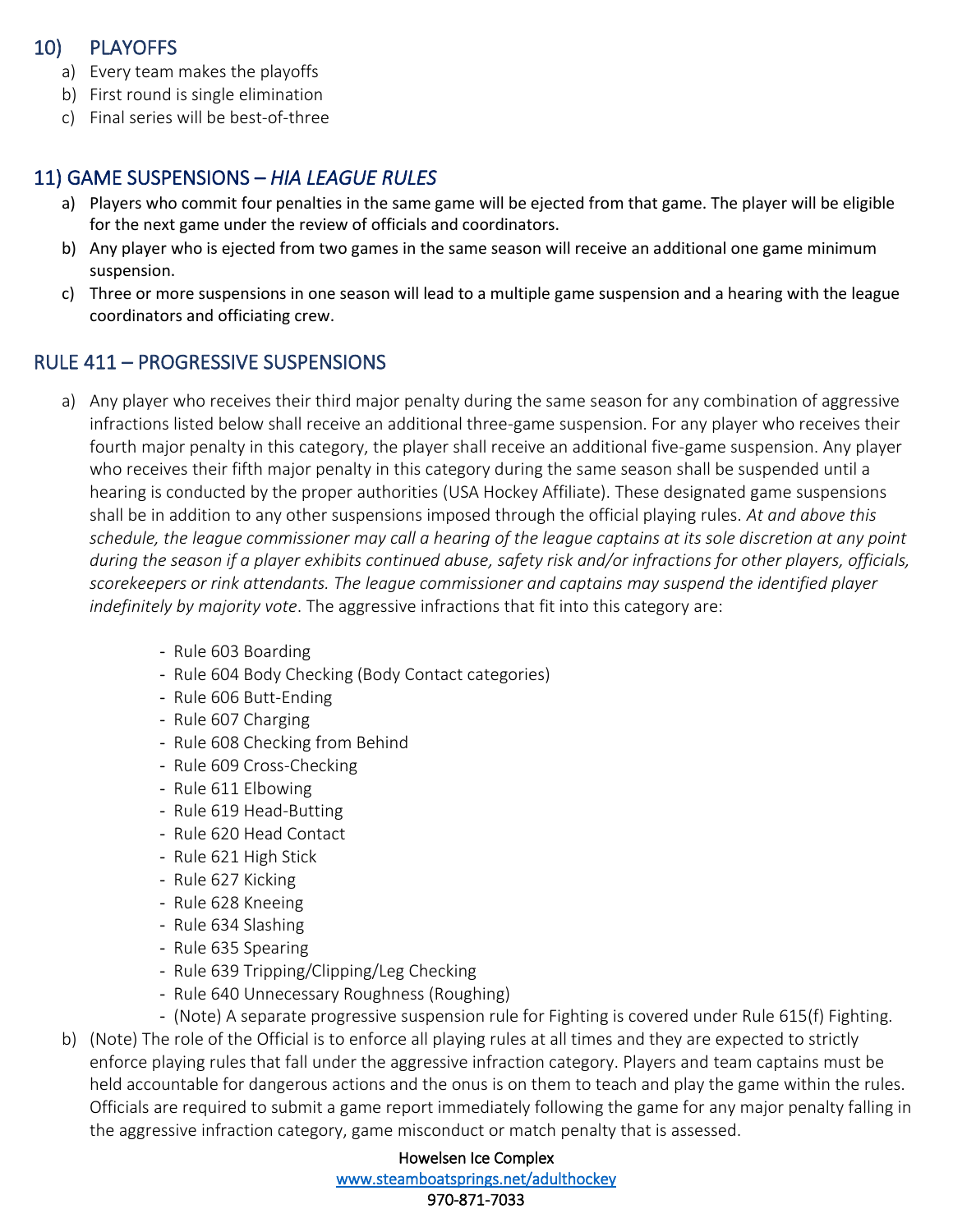### RULE 601 | ABUSE OF OFFICIALS AND OTHER MISCONDUCTS

- a) A minor penalty for unsportsmanlike conduct shall be assessed to any player who commits the following actions:
	- (a) Excessively disputes the rulings of any official.
	- (b) Snowing a goalie upon a covering of the puck.
	- (c) Use of obscene, profane or abusive language to any person anywhere in the rink before, during or after the game.
	- (d) Shoots the puck after the whistle, if in the opinion of the Official such shot was avoidable.
	- (e) Throwing any object onto the playing area during the progress of the game or during a stoppage of play.
	- (f) Interfering in any non-physical manner with any game official, including off-ice officials, in the performance of their duties.
	- (g) Intentionally knocking or shooting the puck out of the reach of an official who is retrieving it during a stoppage of play.
	- (h) Not proceeding directly and immediately to the penalty bench or to the dressing room, after being penalized and ordered to do so by the officials (equipment shall be delivered to him by a teammate, if necessary).
	- (i) Touches or holds any official with his hand or stick.
	- (j) Attempts to continue an altercation after been ordered to stop or resists the linesman in stopping the altercation.
	- (k) Intentionally bangs the boards or protective glass or goal frame with his stick or any other object at any time. If done in protest of an officials' decision, an additional minor penalty for unsportsmanlike conduct shall also be assessed.